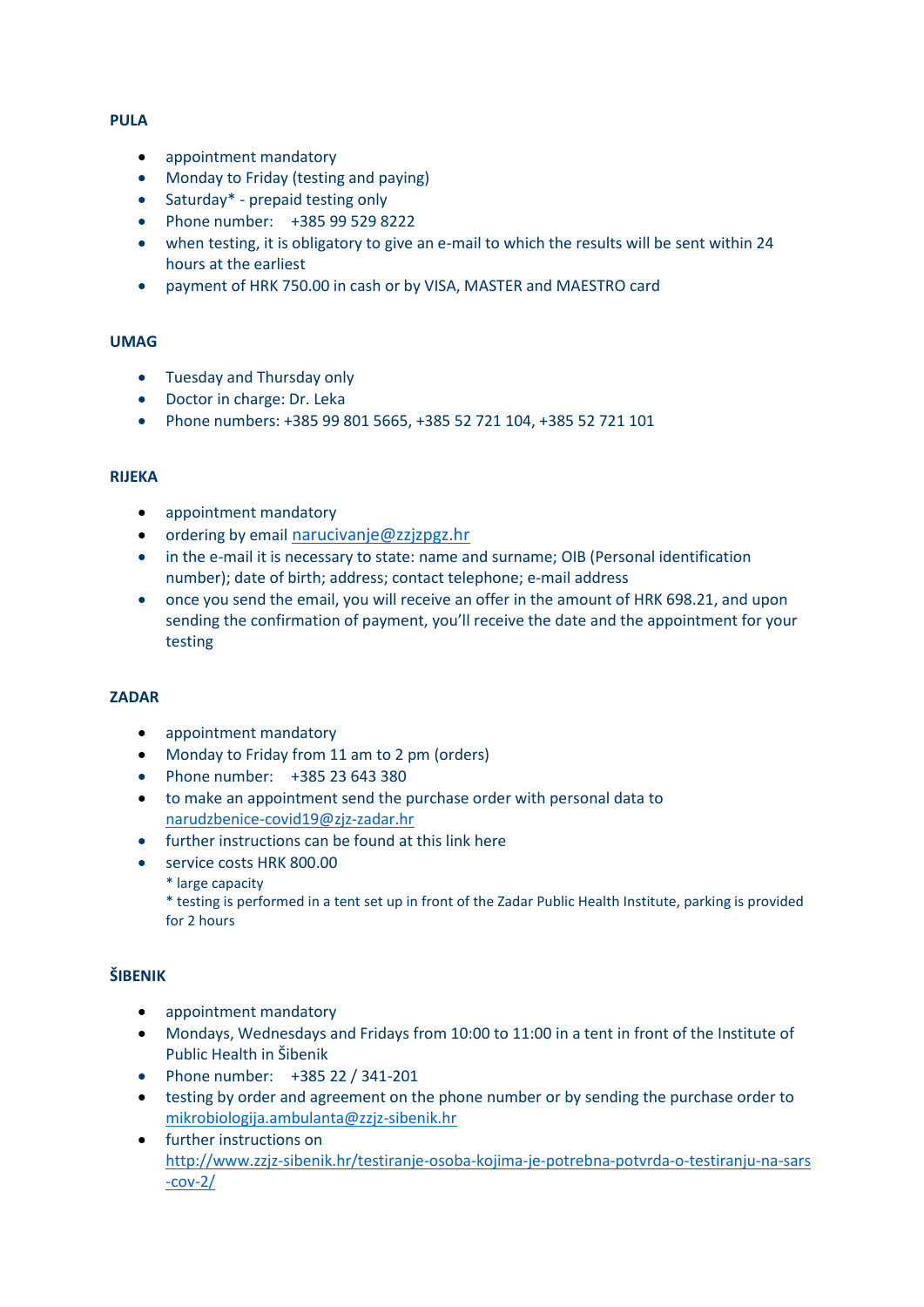• service costs HRK 850.00

## **SPLIT**

- appointment mandatory
- to make an appointment you need to send an email to [edita.olujic@nzjz-split.hr](mailto:edita.olujic@nzjz-split.hr)
- in the order it is necessary to state name and surname, date and year of birth, e-mail address to which the results will be delivered and mobile phone number or by phone (in the period from 10.00 to 14.00)
- Phone number: +385 21 401- 128
- further instructions on the link [http://www.nzjz-split.hr/index.php/2-uncategorised/415-testiranje-na-sars-cov-2-bez-uputni](http://www.nzjz-split.hr/index.php/2-uncategorised/415-testiranje-na-sars-cov-2-bez-uputnice) [ce](http://www.nzjz-split.hr/index.php/2-uncategorised/415-testiranje-na-sars-cov-2-bez-uputnice)
- regular service costs HRK 698.00; \*for the results within 24 hours the price is HRK 798.00, \* for the results in English you'll need to pay an additional HRK 125

## **DUBROVNIK**

- only serological testing from blood is performed in order to determine the presence and amount of antibodies
- Monday to Friday in the morning
- further information can be found at the link <https://www.zzjzdnz.hr/hr/naslovna/obavijesti/1401>
- to make an appointment you need to call this phone number +385 20 341 020, or send the completed purchase order to the address: [covid-19@zzjzdnz.hr](mailto:covid-19@zzjzdnz.hr)
- service costs HRK 300,00

### **ZAGREB**

- every working day from 7.30 9.30 and on Saturdays from 8.00 10.0o
- orders by e-mail [covid@hzjz.hr](mailto:covid@hzjz.hr) or by phone at +385 99 46 83 338 from 10.00 14.00
- tests are performed DRIVE-IN or on foot with a mask in front of the prefabricated building in the yard of the Croatian Institute of Public Health, Rockefellerova 2
- further Instructions can be found at the link [https://www.hzjz.hr/sluzba-mikrobiologija/ambulanta-za-uzimanje-i-zaprimanje-uzoraka/tes](https://www.hzjz.hr/sluzba-mikrobiologija/ambulanta-za-uzimanje-i-zaprimanje-uzoraka/testiranje-na-sars-cov-2/) [tiranje-na-sars-cov-2/](https://www.hzjz.hr/sluzba-mikrobiologija/ambulanta-za-uzimanje-i-zaprimanje-uzoraka/testiranje-na-sars-cov-2/)

### **OSIJEK**

- every working day from 8.00-9.00 h
- to make an appointment send the purchase order with the necessary information to e-mail: [lidija.mihanic@gmail.com](mailto:lidija.mihanic@gmail.com)
- further Instructions can be found at the link [http://www.zzjzosijek.hr/uploads/pdf/coronavirus/zzjz\\_mkb\\_testiranje\\_na\\_sars\\_cov\\_2\\_2.pd](http://www.zzjzosijek.hr/uploads/pdf/coronavirus/zzjz_mkb_testiranje_na_sars_cov_2_2.pdf) [f](http://www.zzjzosijek.hr/uploads/pdf/coronavirus/zzjz_mkb_testiranje_na_sars_cov_2_2.pdf)
- testing is performed at the marked point of the building of the Institute of Public Health, Franje Krežme 1